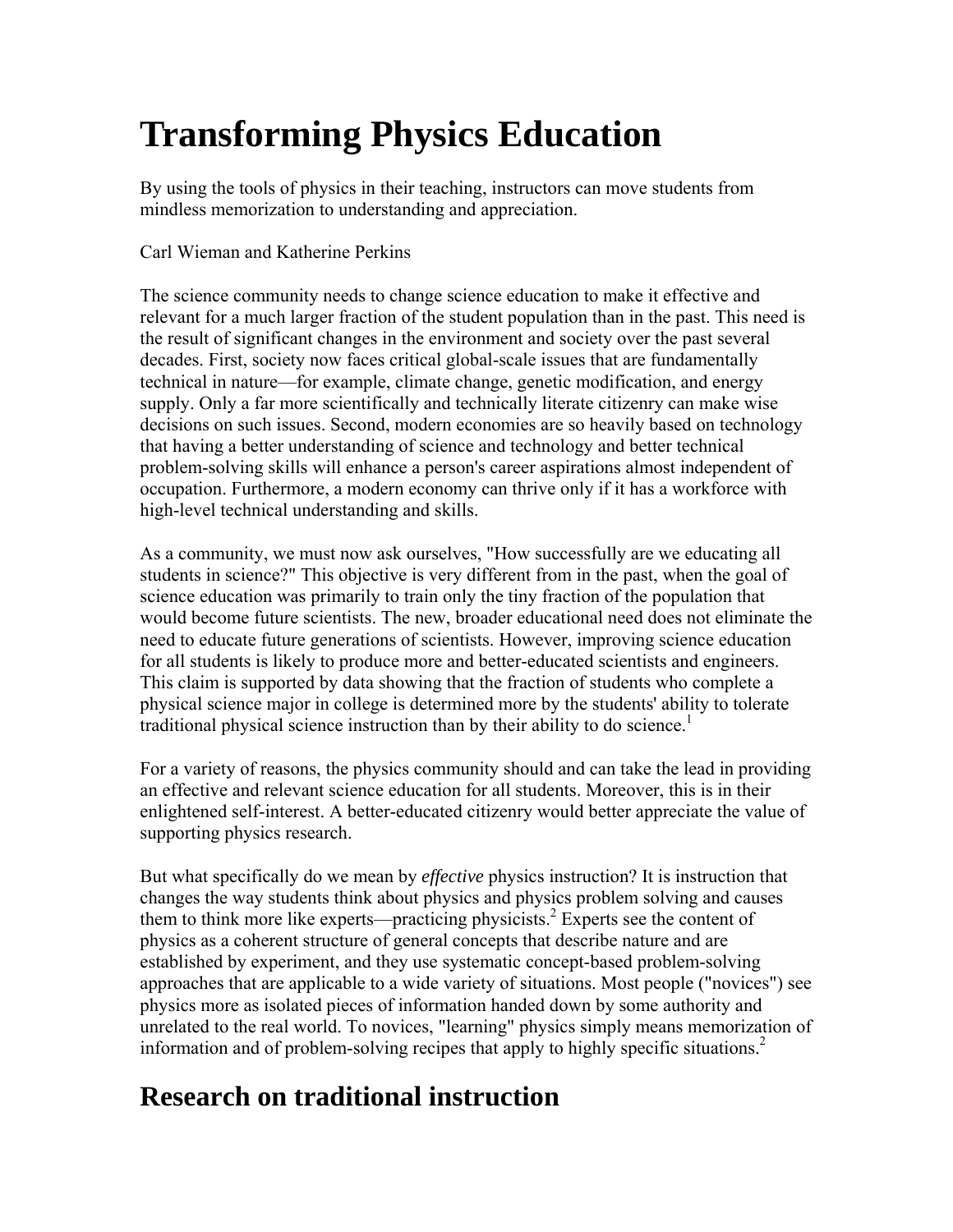We now examine how well traditional instruction does at getting the average student to think like an expert. Traditional science instruction is used in the overwhelming majority of college physics courses and has familiar characteristics. Most of the class time involves the teacher lecturing to students; assignments are typically back-of-the-chaptertype homework problems with short quantitative answers, and grades are largely based on exams containing similar problems. Over the past couple of decades, physics education researchers have studied the effectiveness of such practices. (For reviews with useful citations, see references 3–5 and the article by Edward Redish and Richard Steinberg, PHYSICS TODAY, January 1999, page 24). In this section, we present representative examples of research on three quite different but important aspects of learning: conceptual understanding, transfer of information, and basic beliefs about physics.

The first aspect of learning, conceptual understanding, has been extensively studied  $3.4$  and is particularly relevant because the great strength of physics is that a few fundamental concepts can explain a vast range of phenomena. Most studies have looked at students' learning of basic physics concepts in traditional introductory physics courses. The results are remarkably consistent. We will discuss two examples, one from mechanics and one from electricity.

Physics education researchers have developed several carefully constructed tests that explore student understanding of the basic concepts of force and motion. These tests have been administered at the beginning and end of many, many courses across the country. The oldest and best-known test is the Force Concepts Inventory (FCI).6 Figure 1 shows a sample question from



Figure 1

the FCI and results compiled by Richard Hake from data on 62 courses (14 traditional).<sup>7</sup> As shown in the figure, students receiving traditional instruction master, on average, less than 30% of the concepts that they did not already know at the start of the class. The result is largely independent of lecturer quality, class size, or institution.



Figure 2

Eric Mazur, a highly renowned teacher at Harvard University, has studied students' understanding of concepts in electricity. Motivated by FCI results, Mazur gave his students an exam with a series of paired problems<sup>8</sup> such as those shown in figure 2. His and similar data show that students are able to correctly answer traditional test questions and complete traditional courses without understanding the basic physics concepts or learning the useful concept-based problem-solving approaches of physicists.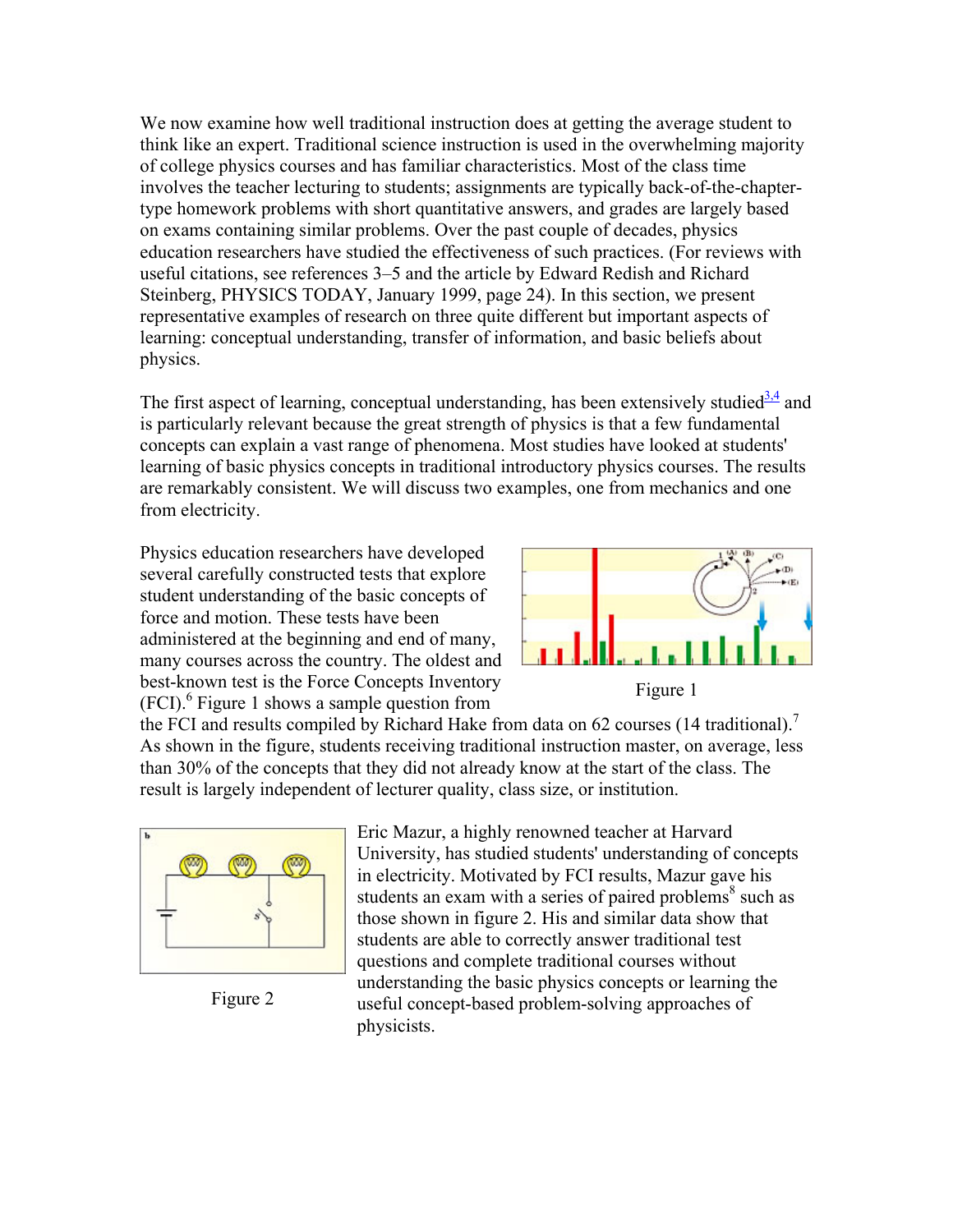We next examine a second aspect of learning, simple transfer of information and ideas from teacher to student in a traditional physics lecture. The following example is from data collected in our own introductory physics class for non-science majors. After explaining the physics of sound in our usual incredibly engaging and lucid fashion, we brought a violin into class. We explained how, in accordance with the physics we had just explained, the strings do not move enough air to create the sound from the violin. Rather, the



Figure 3

strings cause the back of the violin to move via the soundpost, and thus it is the back of the violin that actually produces the sound that is heard. Fifteen minutes later, we asked the students the multiple choice question shown in figure 3, "The sound you hear from a violin is produced mostly by . . ." As illustrated in the figure, only 10% gave the correct answer. We have seen that this 10% level of retention after 15 minutes is typical for a nonobvious or counterintuitive fact that is presented in a lecture, even when the audience is primarily physics faculty and graduate students.

When we have asked physics teachers to predict the student responses to the violin question, nearly all of them greatly overestimate the fraction of students who answer correctly. Many physics faculty go so far as to simply refuse to believe the data. For readers who may share their skepticism, we briefly mention two other studies. Redish had students interviewed just as they came out of his lecture.<sup>4</sup> The interviewer simply asked the students, "What was the lecture about?" The students were unable to recall anything beyond the general topic. In a more structured study,<sup>9</sup> Zdeslav Hrepic and coworkers gave 18 students six elementary questions on the physics of sound. Immediately after attempting to answer the questions, the students were told that they were to get the answers to the six questions from watching a 14-minute commercially produced videotaped presentation given by a nationally renowned physics lecturer. For most of the six questions, no more than one student was able to learn the correct answer from the lecture, even under these highly optimized conditions!

When presented with these data, teachers often ask, "Does this mean that all lectures are bad?" The brief answer is no, but to be effective, lectures must be carefully designed according to established, but not widely recognized, cognitive principles about how people learn. $10<sup>10</sup>$ 

Our third topic is research on students' general beliefs about physics and problem solving in physics. Research groups including our own have studied these beliefs through extensive interviews and well-tested surveys.<sup>11</sup> These surveys measure where students' thinking lies on the expert–novice scale discussed above, and how their views are changed by taking a physics course. The surveys have now been given to many thousands of students at the beginning and end of introductory physics courses at many different institutions. After instruction, students, on average, are found to be less expert-like in their thinking than before. They see physics as less connected to the real world, less interesting, and more as something to be memorized without understanding. This is true in almost all courses, including those with teaching practices that have substantially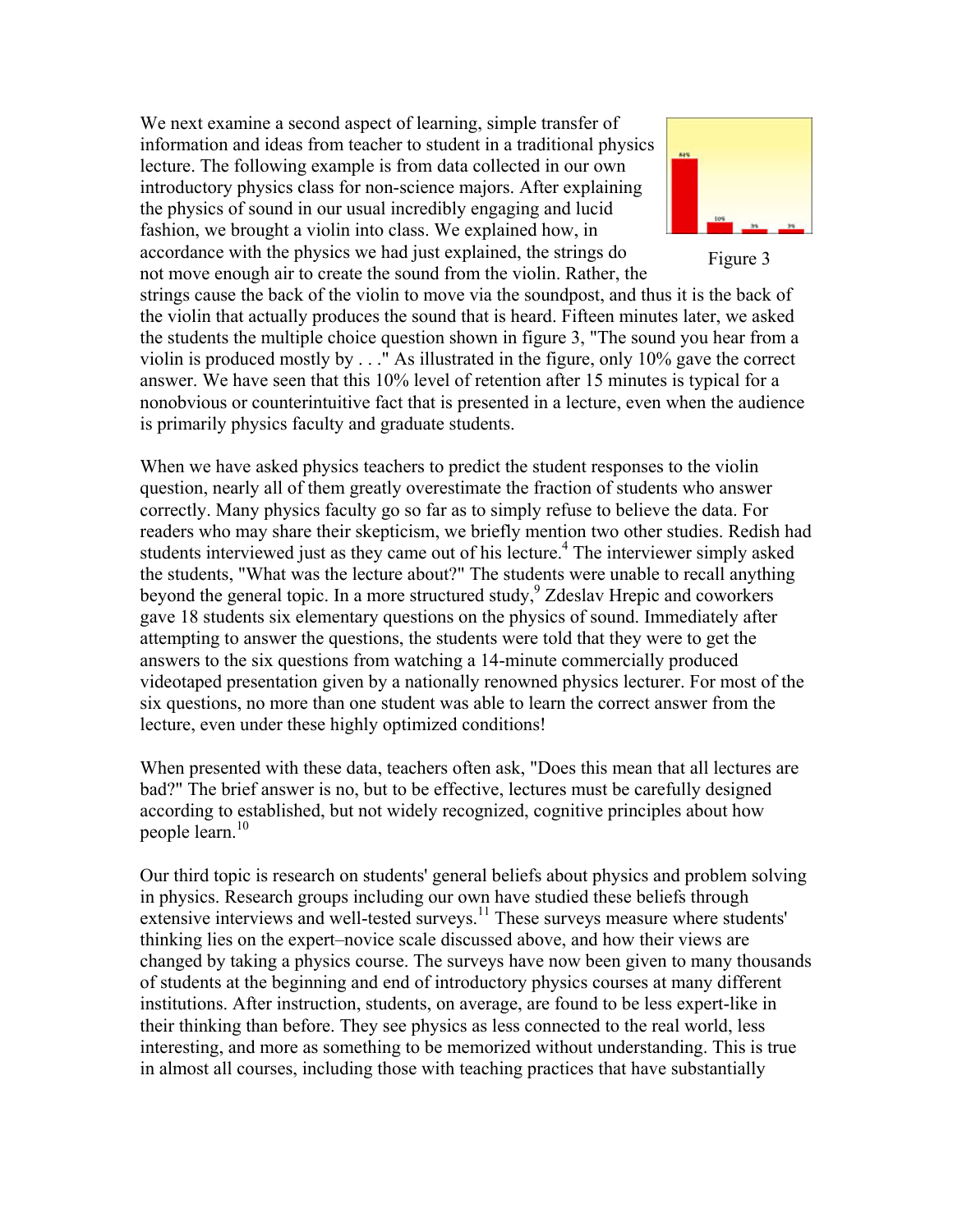improved conceptual mastery. If it is any consolation to physics teachers, we have measured similar results from introductory chemistry courses.

The examples we have discussed are just a few from a large body of research on the effectiveness of the traditional approach to teaching physics. The definitive conclusion is that no matter how "good" the teacher, typical students in a traditionally taught course are learning by rote, memorizing facts and recipes for problem solving; they are not gaining a true understanding. Equally unfortunate is that in spite of the best efforts of teachers, typical students are also learning that physics is boring and irrelevant to understanding the world around them.

# **A better approach**

Is there a way to teach physics that does not produce such dismal results for the typical student? Our answer, and that of many others doing research in physics education, is unequivocally yes. Many of the same methods that have worked so well for advancing physics research also improve physics education. These methods include basing teaching practices and principles on research and data rather than on tradition or anecdote; using new technology tools effectively; and disseminating and copying proven results. Considerable evidence shows that this approach works. Classes using research-based teaching practices have shown dramatic increases in retention of information, doubling of scores on the FCI and other conceptual tests, and elimination of negative shifts in beliefs about physics.

Research on learning has provided results that both explain many of the disappointing results of traditional instruction and provide guidance as to how to improve. We present three examples here, chosen in part because they are relatively easy to use throughout the standard curriculum and classroom setting. Numerous other examples, including many about specific physics topics, are given in references 3–5.



Figure 4

Cognitive research shows that the amount of new material presented in a typical class is far more than a typical person can process or learn. People's brains function in a way somewhat analogous to a personal computer with very limited random-access memory. The more things the brain is given to process at the same time—the cognitive load—the less effectively it can process anything<sup>12</sup> (see figure 4). Any additional cognitive load, no matter what form it takes, will limit people's abilities to mentally process and learn new ideas. This is one of the most well-established and widely violated principles in education, including by many education researchers in their presentations.

Cognitive load has important implications for both classroom teaching and technical talks. To maximize learning, instructors must minimize cognitive load by limiting the amount of material presented, having a clear organizational structure to the presentation,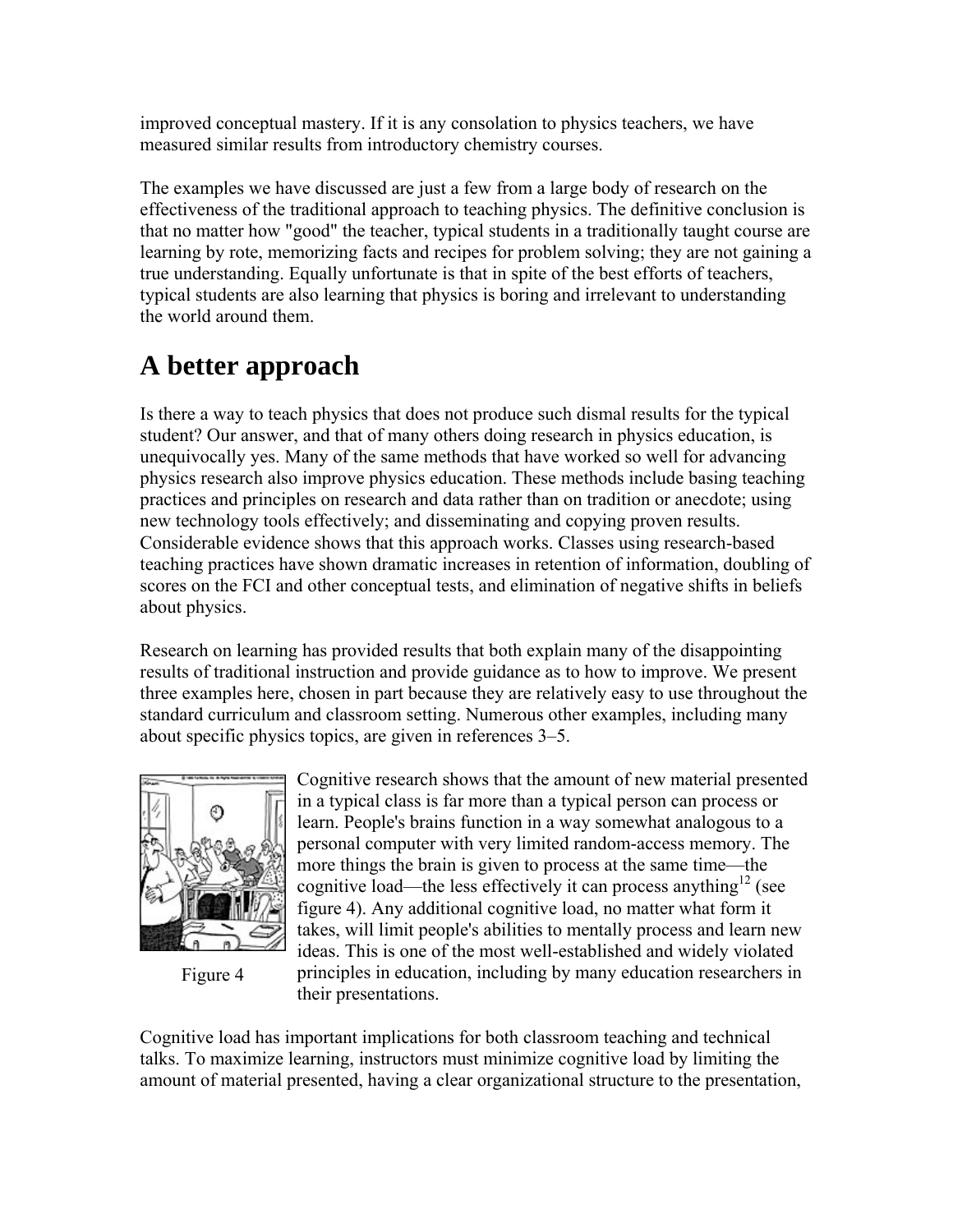linking new material to ideas that the audience already knows, and avoiding unfamiliar technical terminology and interesting little digressions.

Expert competence<sup>5,12</sup> is a primary goal of education and is another area in which research has provided useful insights. Expert competence has been found to have roughly two parts: factual knowledge and an organizational structure that allows the expert to effectively retrieve and apply those facts. Organizing physics ideas around general concepts is part of building such a structure. If students do not have a suitable organizational structure, simply pouring additional facts on them may actually deter learning.

To move a student toward expert competence, the instructor must focus on the development of the student's mental organizational structure by addressing the "why" and not just the "what" of the subject. These mental structures are a new element of a student's thinking. As such, they must be constructed on the foundation of students' prior thinking and experience.<sup>5,12</sup> This prior thinking may be wrong or incorrectly applied, and hence must be explicitly examined and adequately addressed before further progress is possible. The physics education research literature can help instructors recognize and deal with particular widespread and deeply ingrained misconceptions.<sup>3,4</sup> In summary, expert competence is likely to develop only if the student is actively thinking and the instructor can suitably monitor and guide that thinking.

Our final example of useful research concerns students' beliefs. Students' beliefs about physics and how it is learned are important.<sup>1,11</sup> They affect motivation, approaches to learning and problem solving, and, not surprisingly, choice of major. As we noted earlier, teaching practices influence students' beliefs, usually by making them more novice-like. Presenting mechanics in terms of general concepts and the motion of abstract items such as blocks on frictionless ramps can inadvertently teach many students that these principles do not apply to real-world objects. Assigning problems that are graded strictly on a final number, or that can be done by plugging the correct numbers into a given procedure or formula, can teach students that solving physics problems is only about memorization and coming up with a correct number—reasoning and seeing if the answer makes sense are irrelevant. The good news is that courses with rather modest changes to explicitly address student beliefs have avoided the usual negative shifts.<sup>11</sup> Those changes include introducing the physics ideas in terms of real-world situations or devices with which the students are familiar; recasting homework and exam problems into a form in which the answer is of some obvious utility rather than an abstract number; and making reasoning, sense-making, and reflecting explicit parts of in-class activities, homework, and exams.

#### **New educational technology**

Utilizing principles established by educational research can greatly improve physics education. Technology can make it easier to incorporate these principles into instruction. For example, online surveys and student–faculty e-mail are rather simple ways to enhance communication, thereby helping faculty understand and better guide student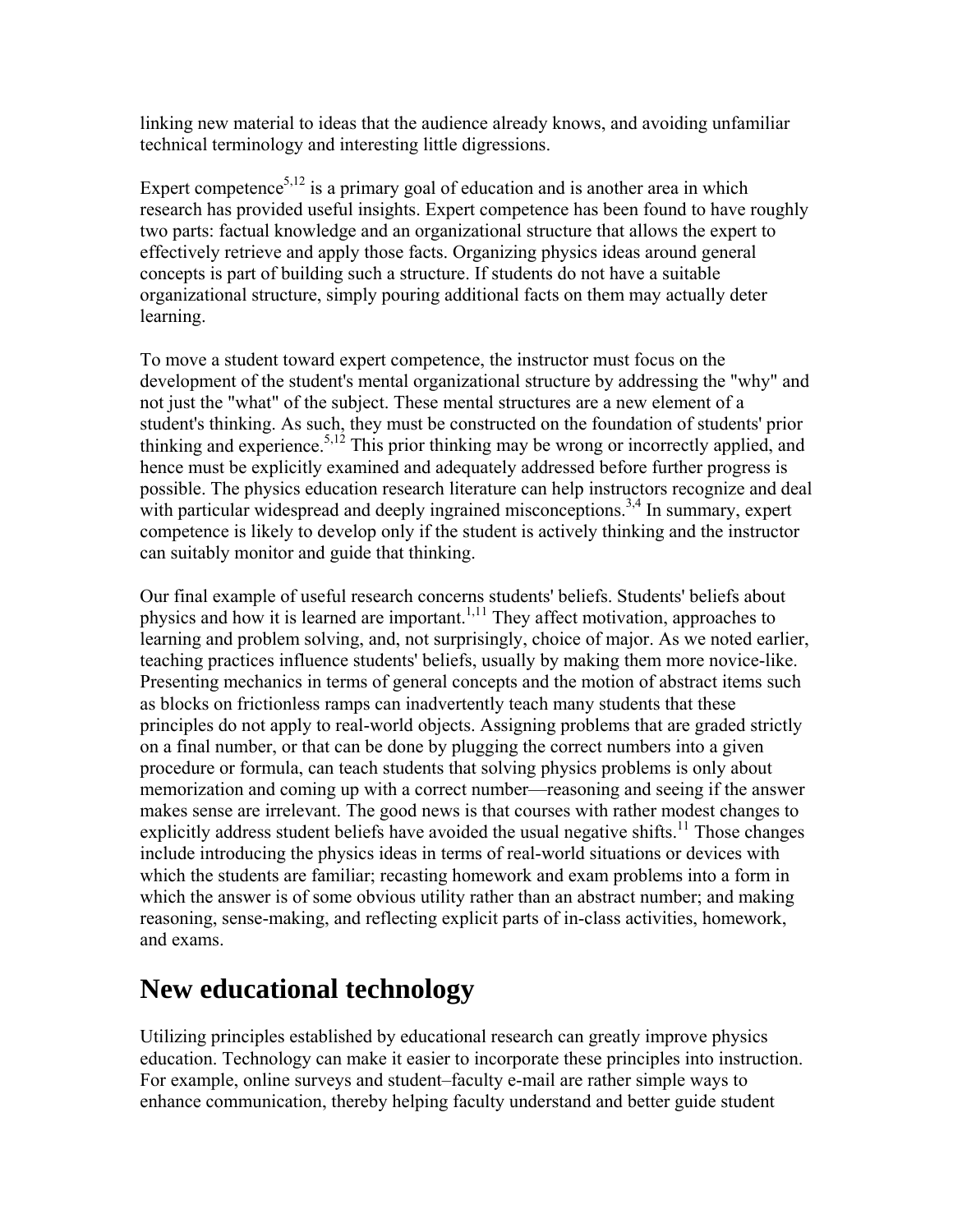thinking. Here we will discuss a couple of more novel technologies—personal electronic response systems and interactive simulations. These technologies are relatively simple and inexpensive, and we have found them to be pedagogically powerful and easy to incorporate into the standard curriculum.

A variety of commercial vendors sell personal electronic response systems, or "clickers" as they're usually known to our students. The various systems are all based on a similar idea. Each student owns a clicker and uses it to answer multiple-choice questions asked during class. A computer records each student's answer. After all the responses are in, the system displays the answers in a histogram like that given in figure 3. Software grades the responses and allows the instructor to later examine each student's answer. A clicker system for a classroom of about 200 seats requires several receivers, a computer, and a projector; the total cost is about \$5000.

If used properly, clickers can have a profound impact on the students' educational experience. The value of the clicker is that it provides a way to quickly get an answer for which the student is accountable, and that answer is anonymous to the student's peers. While the clickers provide some measure of what students are thinking, it is the specifics of the implementation—the change in the classroom dynamic, the questions posed, and how they are followed up—that determines the learning experience. These specifics need to be guided by an understanding of how people learn. Instructors must also make sure their students understand how and why the clickers are being used. If students perceive clickers merely as a way to give more tests, rather than as a method to improve engagement and communication, the clickers will be resented.

We have found that the biggest impact of clickers comes when they are used with a combination of practices that others have developed. We randomly assign students to groups the first day of class (typically three or four students in adjacent seats). Each lecture is designed around a series of about six clicker questions that cover the key learning goals for that day. Although multiple-choice questions may seem limiting, they can be surprisingly good at generating the desired student engagement and guiding student thinking. They work particularly well if the possible answers embody common confusions or difficult ideas. Useful clicker questions and valuable guidance on writing effective questions are now available. $8,13$ 

It is important to actively encourage students to talk to each other about the questions. We do this, sometimes after they have answered individually, by requiring our groups to come to a consensus answer, enter it with their clickers, and be prepared to offer reasons for their choice. Those peer discussions are the times when most students are doing the primary processing of new ideas and problem-solving approaches. Critiquing each other's ideas to arrive at a consensus answer also enormously improves their ability to carry on scientific discourse. Finally, the discussion helps them to learn to evaluate and test their own understanding. Experts have the ability to monitor and test their own thinking on an ongoing basis by asking questions like "Does this make sense?" and "How can I test this?" However, it is very difficult for students to learn this skill without some amount of social interaction and feedback. The student discussions in our classes are inspired by the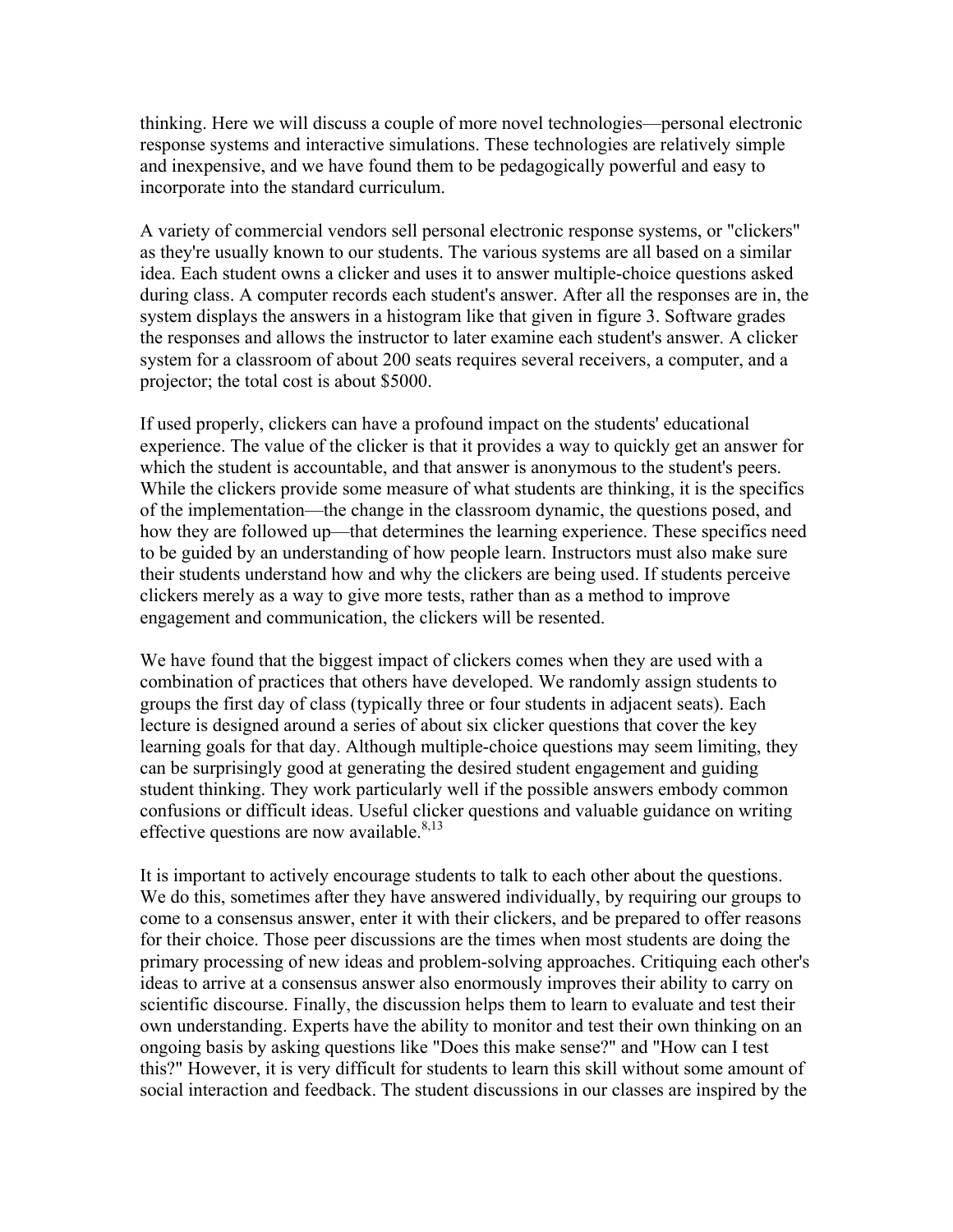peer instruction technique popularized by Mazur.<sup>8</sup> The clickers and consensus groups just provide a way to enhance the process, particularly for the less active or less assertive students.

A major value of clickers is how they can enhance communication in the classroom. The sometimes painful feedback provided to the instructor by histograms like figure 3 is the most obvious. However, there are other, more valuable forms of feedback. By circulating through the classroom and literally listening in on the consensus-group discussions, the instructor can quickly learn particular points of student understanding and confusion. Then in the follow-up lecture or whole-class discussion, the instructor can directly target those specific items of confusion. Perhaps even more important than the feedback to the instructor is the feedback provided to the students through the histograms and peer discussions. Students become much more invested in their own learning. One manifestation of this change is that we now receive many more substantive questions, and they are asked by a much broader distribution of students; 10–15 questions per class period is typical.

Clickers can also be useful in other ways. For instance, we use them to quickly survey the range of student backgrounds and to quiz students at the start of class to check that they've done the assigned reading. Ensuring background reading considerably facilitates useful in-class discussions.

## **The reality of virtual physics**

Interactive simulations that run through a regular Web browser can be highly effective. Using an existing simulation also often takes less preparation time than more traditional materials. Our research group has created and studied the effectiveness of about 45 simulations.14 We have explored their use in lectures, as part of homework problems, and as laboratory replacements or enhancements. Figure 5 shows our circuit construction kit simulation. This simulation allows one to build arbitrary circuits involving lifelike resistors, light bulbs, wires, batteries, and switches; measure voltages and currents with realistic meters;





and see light bulbs lighting up. It also shows what cannot normally be seen—electrons that flow around the circuit with their velocity proportional to current, immediately responding to any changes in circuit parameters. Our studies<sup>14</sup> have found this simulation helps students understand the basic concepts of electric current and voltage and, when substituted for an equivalent lab with real components, improves how well students can build and explain real-life circuits.

Many physicists find it quite mysterious and somewhat disturbing that carefully developed simulations are more educationally effective than real hardware. Both the efficacy of simulations and the physicists' discomfort can be understood by recognizing the difference between how the beginning student and the expert instructor perceive the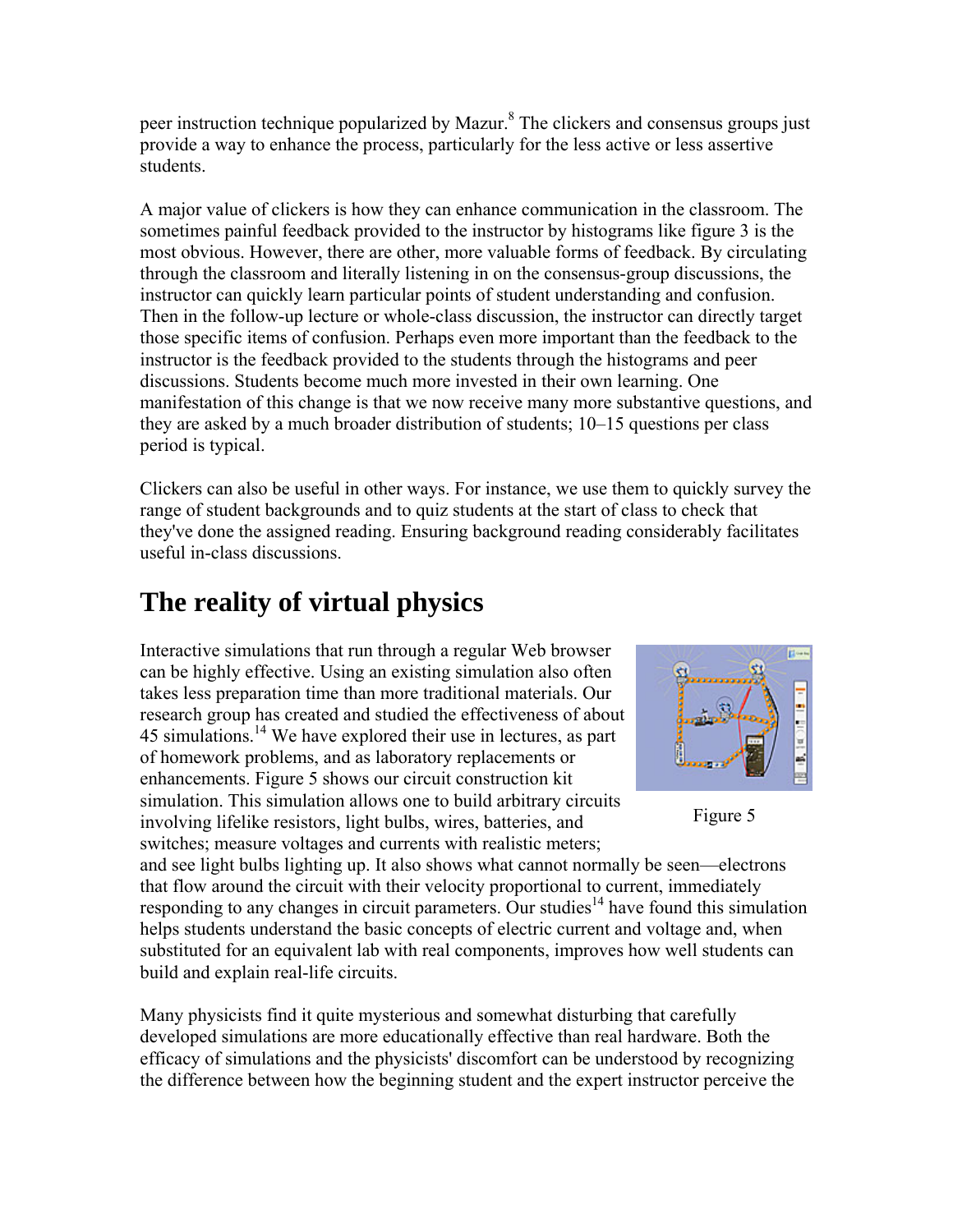same situation. These perceptual differences are readily apparent in our testing of simulations and in other research on the effectiveness of lecture demonstrations.<sup>15</sup>

A real-life demonstration or lab includes enormous amounts of peripheral information that the expert instructor filters out without even thinking about it. The student has not learned what can be filtered out, and so all this other information produces confusion and a much heavier cognitive load. The student's attention is often on things the instructor doesn't even notice, because they are irrelevant. For example, in a real circuits lab, inexperienced students will often spend considerable time and concern on the significance of the different colors of the plastic insulation on the wires.

A carefully designed computer simulation can maintain connections to real life but make the student's perception of what is happening match those of experts. This is done by enhancing certain features, hiding others, adjusting time scales, and so on, until the desired student perception is achieved. Simulations also can provide visual representations that explicitly show the models that experts use to understand phenomena that are not directly visible, such as the motion of electrons. It is likely that both features are important in explaining the observed benefits of simulations.

The educational importance of recognizing and dealing with differences between student and expert thinking goes well beyond the use of simulations. An apt metaphor is that of the student and the expert instructor separated by the mental equivalent of a canyon; the function of teaching is to guide the student along the path that leads safely and effectively across the canyon to the nirvana of expert-like thinking. Guidance that ignores the student's starting point or that is interpreted differently than intended usually just sends the student over a cliff. But education research, careful measurement, and new technology make it possible to guide most students safely along the path toward a true understanding and appreciation of physics.

*We are pleased to acknowledge the valuable input from all the members of the University of Colorado at Boulder physics education research group.* 

**Carl Wieman***, corecipient of the Nobel Prize in Physics in 2001 and the Carnegie–CASE US University Professor of the Year in 2004, is a Distinguished Professor of Physics at the University of Colorado in Boulder.* **Katherine Perkins** *is an assistant professor of physics attendant rank at the University of Colorado.*

#### **References**

- 1. 1. E. Seymour, N. Hewitt, *Talking About Leaving: Why Undergraduates Leave the Sciences*, Westview Press, Boulder, CO (1997); K. Perkins et al., [http://www.colorado.edu/physics/EducationIssues/PERC2005Formatted\\_submitte](http://www.colorado.edu/physics/EducationIssues/PERC2005Formatted_submitted.pdf) [d.pdf.](http://www.colorado.edu/physics/EducationIssues/PERC2005Formatted_submitted.pdf)
- 2. 2. D. Hammer, *Cogn. Instr.* **15**, 485 (1997).
- 3. 3. L. McDermott, E. Redish, *[Am. J. Phys.](http://link.aip.org/link/?AJP/67/755/1)* **67**, 755 (1999) [\[INSPEC\].](http://scitation.aip.org/getabs/insref_abs.jsp?key=DEFAULT&prog=getinsref&id=6339171&idtype=inspec)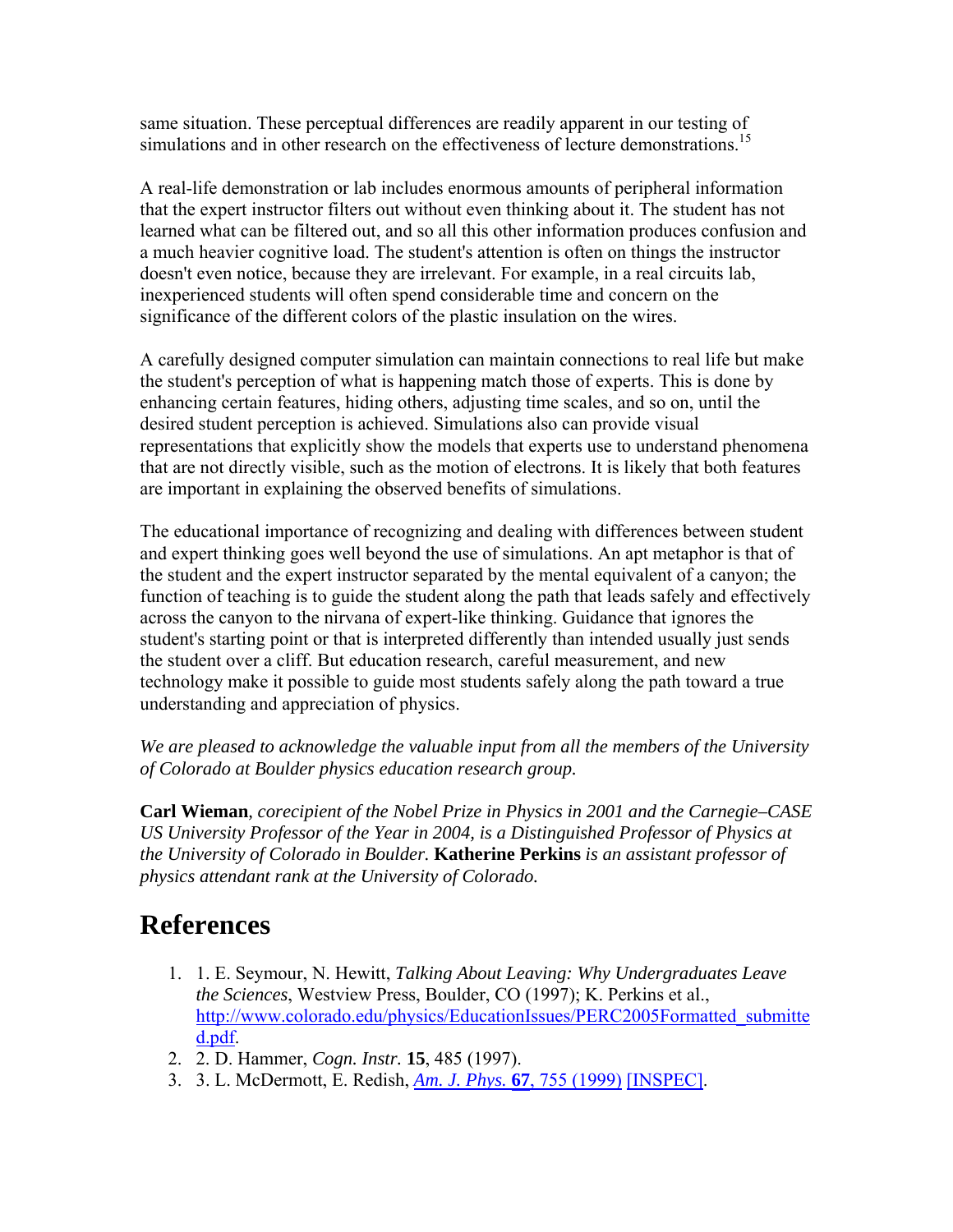- 4. 4. E. Redish, *Teaching Physics with the Physics Suite*, Wiley, Hoboken, NJ (2003).
- 5. 5. J. Bransford, A. Brown, R. Cocking, eds., *How People Learn: Brain, Mind, Experience, and School*, National Academy Press, Washington, DC (2000).
- 6. 6. D. Hestenes, M. Wells, G. Swackhamer, *Phys. Teach.* **30**, 141 (1992) [\[SPIN\];](http://scitation.aip.org/getabs/servlet/GetabsServlet?key=PHTOAD&prog=spinref&id=PHTEAH000030000003000141000001&idtype=cvips&linksmith=yes) see ref. 4 for a compilation of other useful concept surveys.
- 7. 7. R. Hake, *[Am. J. Phys.](http://link.aip.org/link/?AJP/66/64/1)* **66**, 64 (1998) [\[INSPEC\]](http://scitation.aip.org/getabs/insref_abs.jsp?key=DEFAULT&prog=getinsref&id=5795566&idtype=inspec).
- 8. 8. E. Mazur, *Peer Instruction: A User's Manual*, Prentice Hall, Upper Saddle River, NJ (1997).
- 9. 9. Z. Hrepic, D. Zollman, N. Rebello, in *Proc. 2003 Physics Education Research Conference*, J. Marx, K. Cummings, S. Franklin, eds., American Institute of Physics, Melville, NY (2004), p. 189.
- 10. 10. D. Schwartz, J. Bransford, *Cogn. Instr.* **16**, 475 (1998).
- 11. 11. See the discussion of the Maryland Physics Expectations (MPEX) survey in ref. 4, and the articles by W. Adams et al. and by K. Perkins et al. in *Proc. 2004 Physics Education Research Conference*, J. Marx, P. Heron, S. Franklin, eds., American Institute of Physics, Melville, NY (2005), p. 45 and p. 61, respectively.
- 12. 12. R. Mayer, *Learning and Instruction*, Merrill, Upper Saddle River, NJ (2003).
- 13. 13. I. Beatty et al., [http://umperg.physics.umass.edu/library/umperg-2005-](http://umperg.physics.umass.edu/library/umperg-2005-01/entirePaper) [01/entirePaper.](http://umperg.physics.umass.edu/library/umperg-2005-01/entirePaper)
- 14. 14. Those simulations, along with copies of research articles, are available at the Physics Education Technology website [http://phet.colorado.edu.](http://phet.colorado.edu/)
- 15. 15. C. Crouch et al., *[Am. J. Phys.](http://link.aip.org/link/?AJP/72/835/1)* **72**, 835 (2004) [\[SPIN\]](http://scitation.aip.org/getabs/servlet/GetabsServlet?key=PHTOAD&prog=spinref&id=AJPIAS000072000006000835000001&idtype=cvips&linksmith=yes); W.-M. Roth et al., *[J.](http://dx.doi.org/10.1002/(SICI)1098-2736(199705)34:5%3c509::AID-TEA6%3e3.0.CO;2-U)  [Res. Sci. Teach.](http://dx.doi.org/10.1002/(SICI)1098-2736(199705)34:5%3c509::AID-TEA6%3e3.0.CO;2-U)* **34**, 509 (1997) .
- 16. 16. C. Crouch, E. Mazur, *[Am. J. Phys.](http://link.aip.org/link/?AJP/69/970/1)* **69**, 970 (2001) [\[INSPEC\];](http://scitation.aip.org/getabs/insref_abs.jsp?key=DEFAULT&prog=getinsref&id=7012702&idtype=inspec) S. Pollock, in *Proc. 2004 Physics Education Research Conference*, J. Marx, P. Heron, S. Franklin, eds., American Institute of Physics, Melville, NY (2005), p. 137.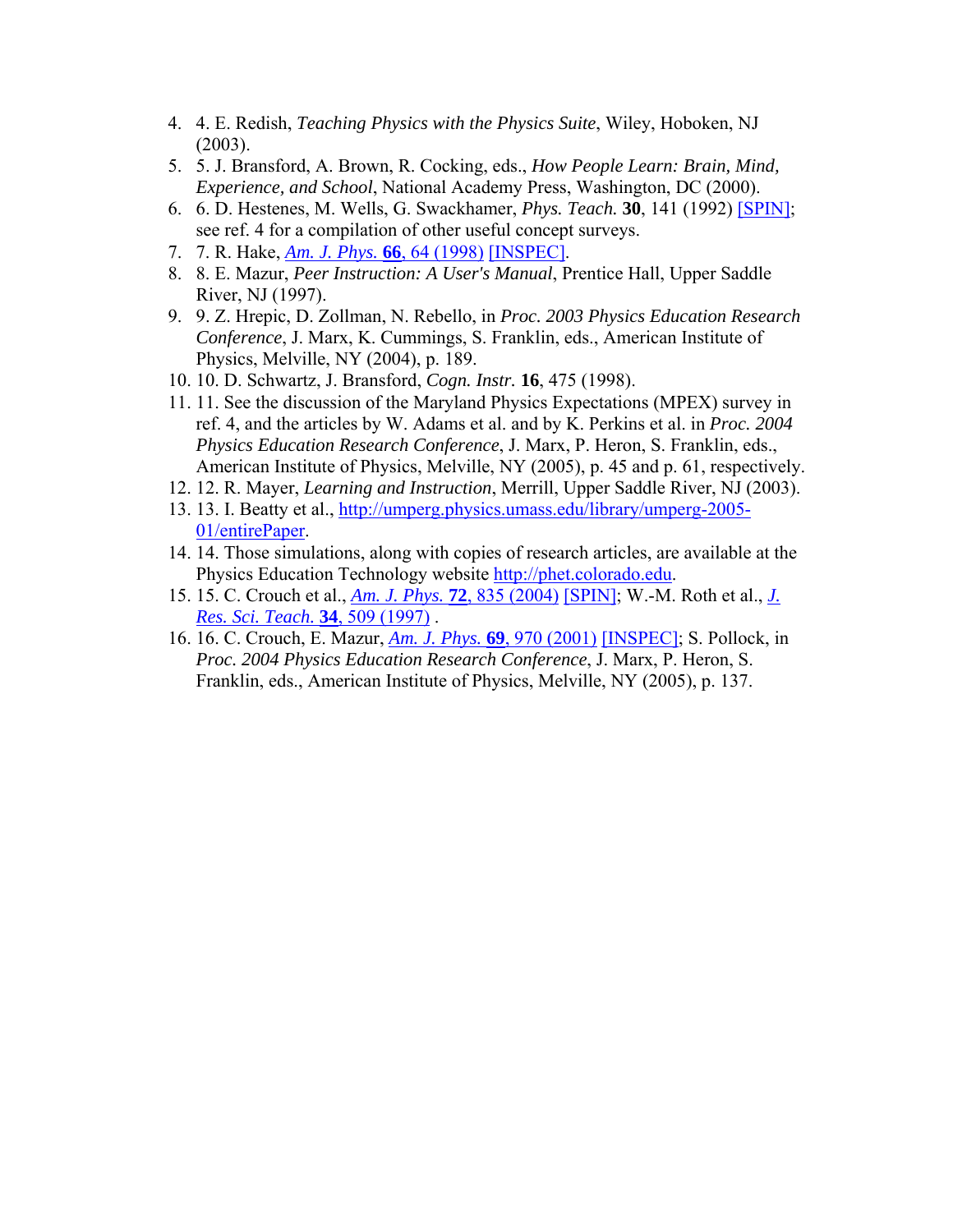

**Figure 1.** Students master relatively few concepts in physics courses using traditional instruction. The histogram shows, for the Force Concepts Inventory (FCI), the average normalized learning gain—that is, the fraction of the concepts that students learned that they did not already know at the start of the course. Results from 14 traditional courses are in red, and results from 48 courses using a wide variety of interactive-engagement techniques are shown in green. Superimposed on the histogram are data (blue arrows) from two large lecture courses that use well-tested research-based practices.<sup>16</sup> The inset shows a figure accompanying a typical FCI question: Students are asked which path the ball will follow upon exiting the tube. (Adapted from ref. 7.)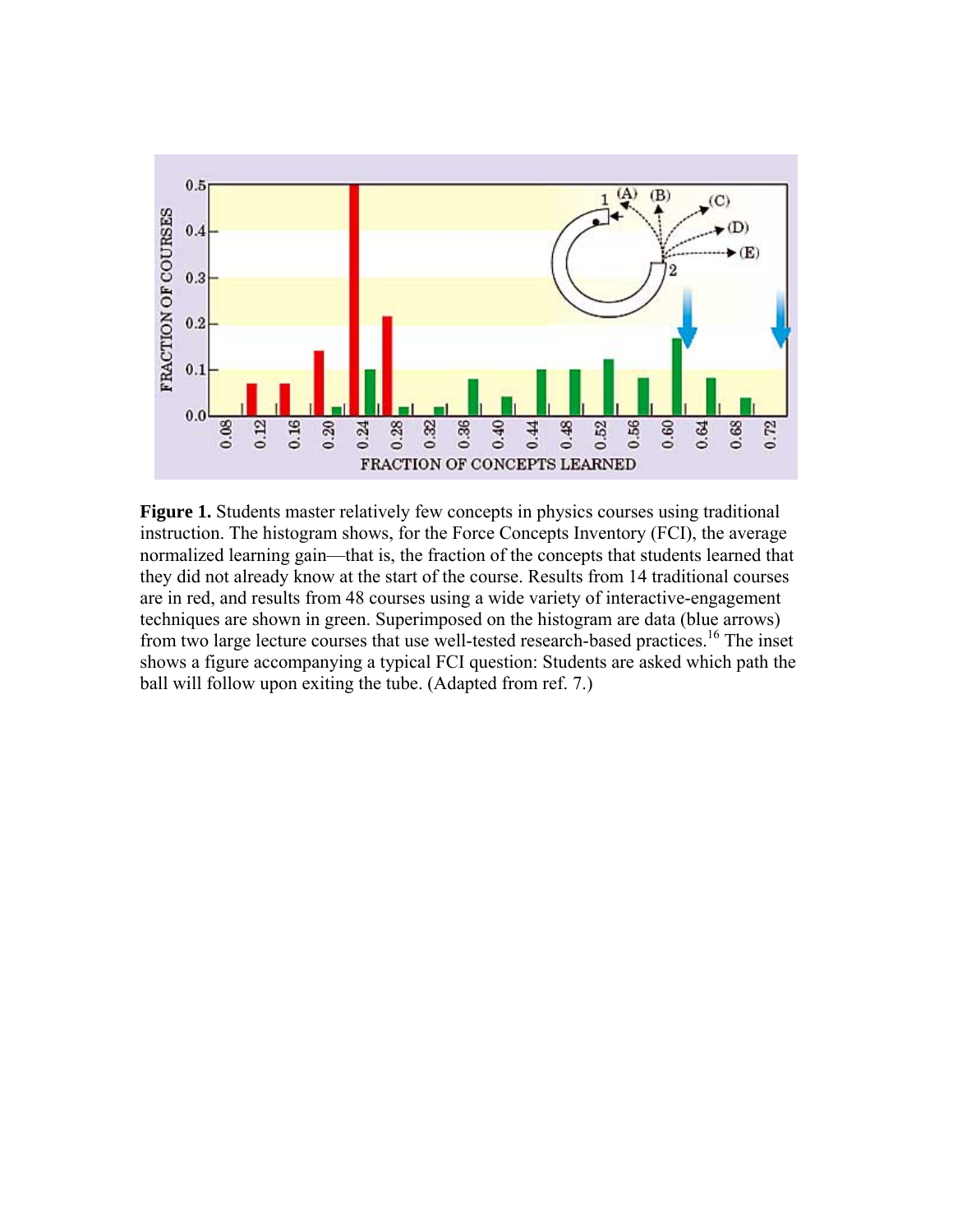

**Figure 2.** Paired problems compare students' ability to calculate quantitative answers with their conceptual understanding. **(a)** Students were asked, "For the circuit shown, calculate (*a*) the current in the 2- $\Omega$  resistor and (*b*) the potential difference between points *P* and *Q*." The average score of 69% on the question indicates that most of them were able to calculate the currents and voltages in this moderately complex DC circuit. **(b)** Those same students performed much worse (average score of 49%) when asked to explain what happens qualitatively to, for instance, the brightness of these light bulbs and the current drawn from the battery when you close the switch *S*—questions that seem far simpler to any physicist. The message is that students can answer traditional test questions without really understanding basic physics concepts or mastering conceptbased problem-solving approaches. (Adapted from ref. 8, with permission of the publisher.)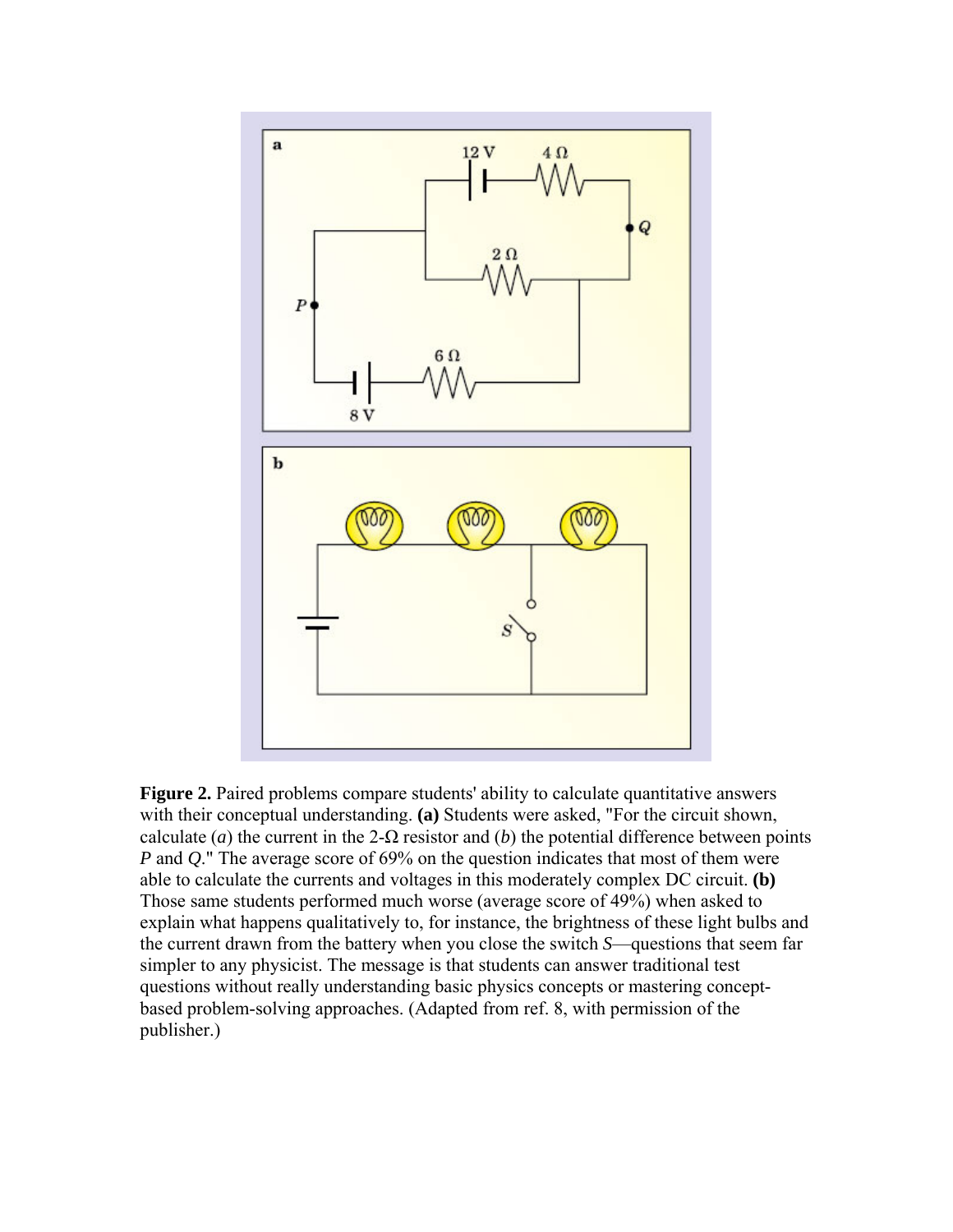

**Figure 3.** Counterintuitive facts are not retained by lecture students. Fifteen minutes after being explicitly told that it is the back of the violin that produces the sound, students were given the boxed multiple-choice question. The histogram of their responses shows that only 10% answered correctly.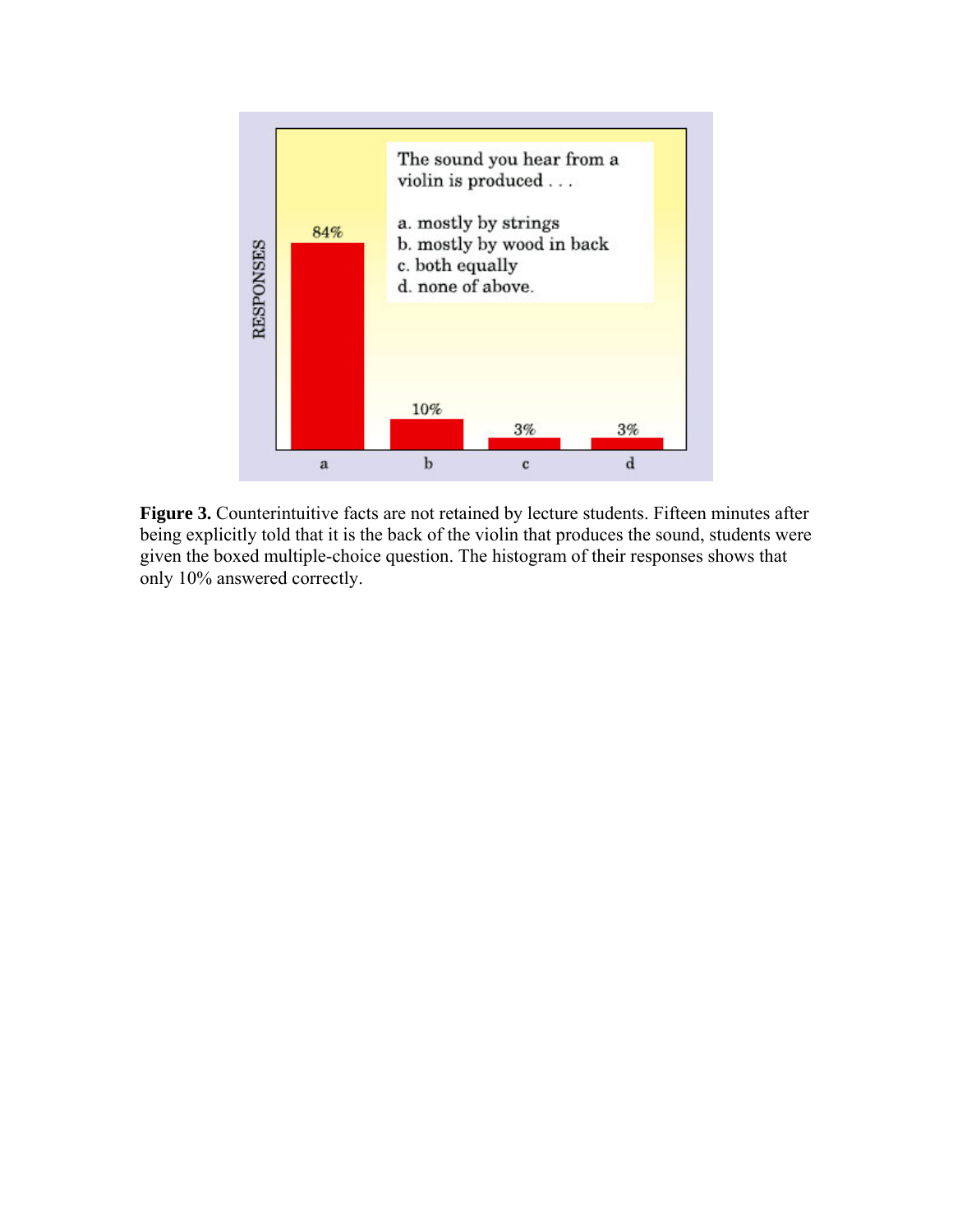

Figure 4. Students in lecture are apt to suffer from cognitive overload.